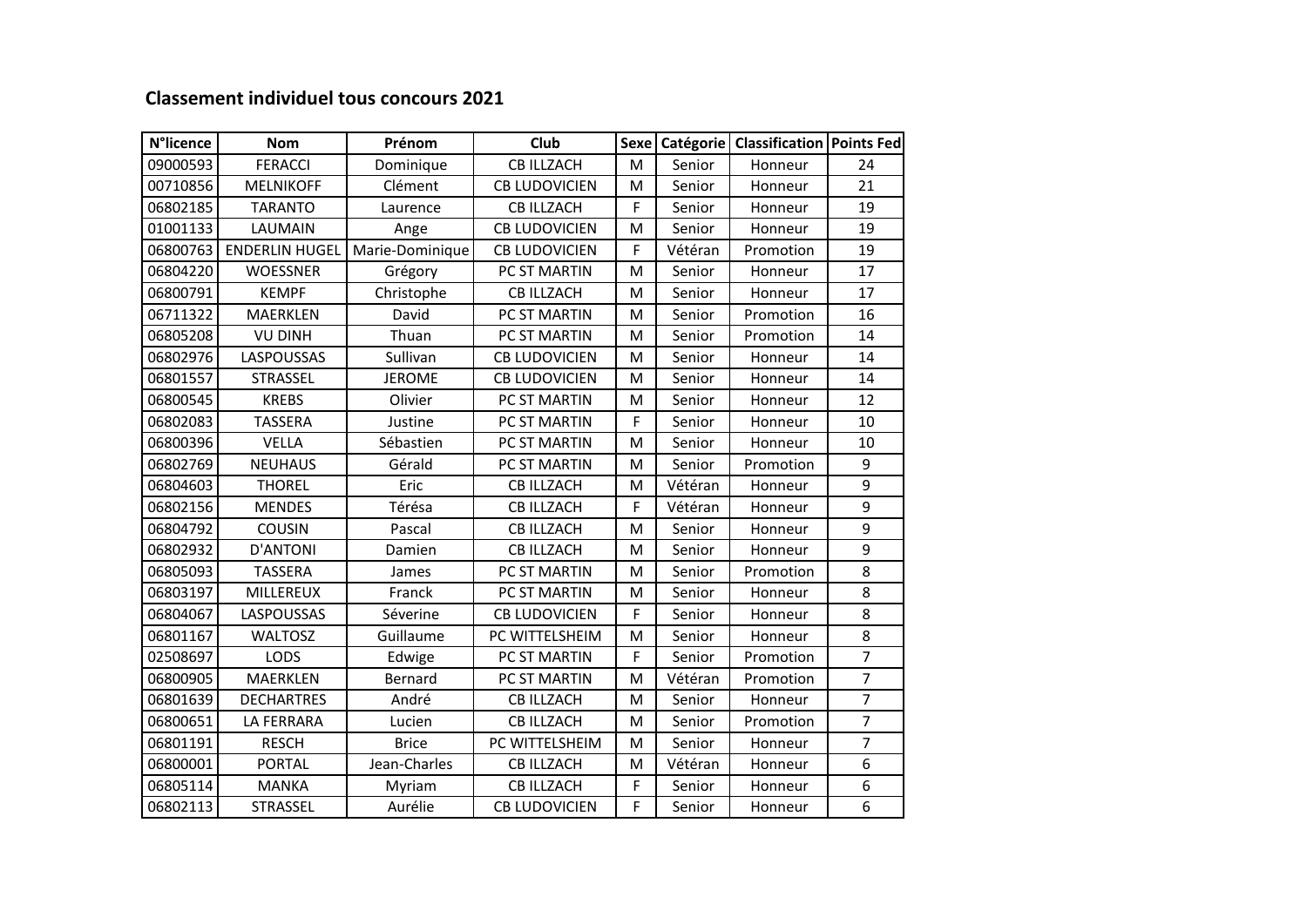| 06800978 | <b>MEGALI</b>    | Antonio         | PC RHIN              | M | Vétéran  | Promotion | 6                       |
|----------|------------------|-----------------|----------------------|---|----------|-----------|-------------------------|
| 06804433 | <b>BIRINGER</b>  | Franck          | <b>MPSL</b>          | M | Senior   | Honneur   | 6                       |
| 06800364 | <b>SCHEPPLER</b> | David           | PC ST MARTIN         | M | Senior   | Honneur   | 5                       |
| 06804074 | <b>GUTHMANN</b>  | Olivia          | <b>CB ILLZACH</b>    | F | Senior   | Promotion | 5                       |
| 06804663 | <b>THOREL</b>    | Sylvie          | <b>CB ILLZACH</b>    | F | Senior   | Promotion | 5                       |
| 06804873 | <b>SCHARTNER</b> | Killian         | <b>CB ILLZACH</b>    | M | Junior   | Promotion | 5                       |
| 06804951 | <b>HAGENBACH</b> | Lukas           | <b>CB ILLZACH</b>    | M | Junior   | Promotion | $\overline{5}$          |
| 06805431 | <b>COLOTTE</b>   | Hugo            | <b>CB ILLZACH</b>    | M | Junior   | Promotion | $\overline{5}$          |
| 06802664 | <b>JIMENEZ</b>   | Mélody          | <b>CB ILLZACH</b>    | F | Senior   | Honneur   | 5                       |
| 06803565 | <b>SCHARTNER</b> | Evelyne         | <b>CB ILLZACH</b>    | F | Senior   | Honneur   | 5                       |
| 06805207 | <b>HAGIST</b>    | Mathieu         | <b>CB LUDOVICIEN</b> | M | Senior   | Promotion | 5                       |
| 06803297 | <b>GUEGAN</b>    | David           | PC WITTELSHEIM       | M | Senior   | Promotion | 5                       |
| 06803782 | <b>MASSON</b>    | Florian         | <b>BOULE 2000</b>    | M | Senior   | Promotion | $\overline{5}$          |
| 06804034 | <b>GUTKNECHT</b> | Anthony         | <b>BOULE 2000</b>    | M | Senior   | Promotion | $\overline{5}$          |
| 06800002 | <b>PORTAL</b>    | Adrien          | <b>CB ILLZACH</b>    | M | Vétéran  | Honneur   | $\overline{4}$          |
| 06800644 | <b>ALAU</b>      | Jean Marc       | <b>CB ILLZACH</b>    | M | Vétéran  | Promotion | 4                       |
| 06805310 | <b>REALI</b>     | Kilyan          | <b>CB ILLZACH</b>    | M | Minime   | Promotion | 4                       |
| 06805329 | LUTZ             | Eloan           | <b>CB ILLZACH</b>    | M | Benjamin | Promotion | $\overline{4}$          |
| 06805429 | <b>COLOTTE</b>   | Alzaro          | <b>CB ILLZACH</b>    | M | Minime   | Promotion | $\overline{\mathbf{4}}$ |
| 06804457 | SOMMER           | Loïc            | PC LES CIGOGNES      | M | Senior   | Honneur   | 3                       |
| 06802945 | <b>WISS</b>      | Thérése         | PC LES CIGOGNES      | F | Vétéran  | Promotion | 3                       |
| 06800568 | <b>GUIDAT</b>    | <b>FREDERIC</b> | PC ST MARTIN         | M | Senior   | Honneur   | 3                       |
| 06800868 | <b>SETTE</b>     | Pascal          | <b>CB ILLZACH</b>    | M | Vétéran  | Honneur   | $\overline{3}$          |
| 06804803 | DE BESSA         | José            | <b>CB ILLZACH</b>    | M | Vétéran  | Honneur   | $\overline{3}$          |
| 06800005 | <b>RUANT</b>     | Pierre          | <b>CB ILLZACH</b>    | M | Vétéran  | Promotion | 3                       |
| 06802917 | REBEYROLLE       | Yannick         | <b>CB ILLZACH</b>    | M | Senior   | Promotion | 3                       |
| 06804481 | <b>BADER</b>     | Christian       | <b>CB ILLZACH</b>    | M | Senior   | Promotion | 3                       |
| 06805326 | VALLI            | Raphael         | <b>CB ILLZACH</b>    | M | Benjamin | Promotion | $\overline{3}$          |
| 06805325 | LOMBARDO         | Lorenzo         | <b>CB ILLZACH</b>    | M | Minime   | Promotion | 3                       |
| 06805430 | <b>COLOTTE</b>   | Galiano         | <b>CB ILLZACH</b>    | M | Benjamin | Promotion | $\overline{3}$          |
| 06802182 | <b>WALTOSZ</b>   | Muriel          | PC WITTELSHEIM       | F | Senior   | Honneur   | 3                       |
| 06801193 | PEREIRA          | César           | PC WITTELSHEIM       | M | Senior   | Honneur   | 3                       |
| 06804770 | <b>BETUIN</b>    | Christiane      | PC WITTELSHEIM       | F | Vétéran  | Promotion | 3                       |
| 06804771 | RUMMELHARD       | Thierry         | PC WITTELSHEIM       | M | Senior   | Promotion | 3                       |